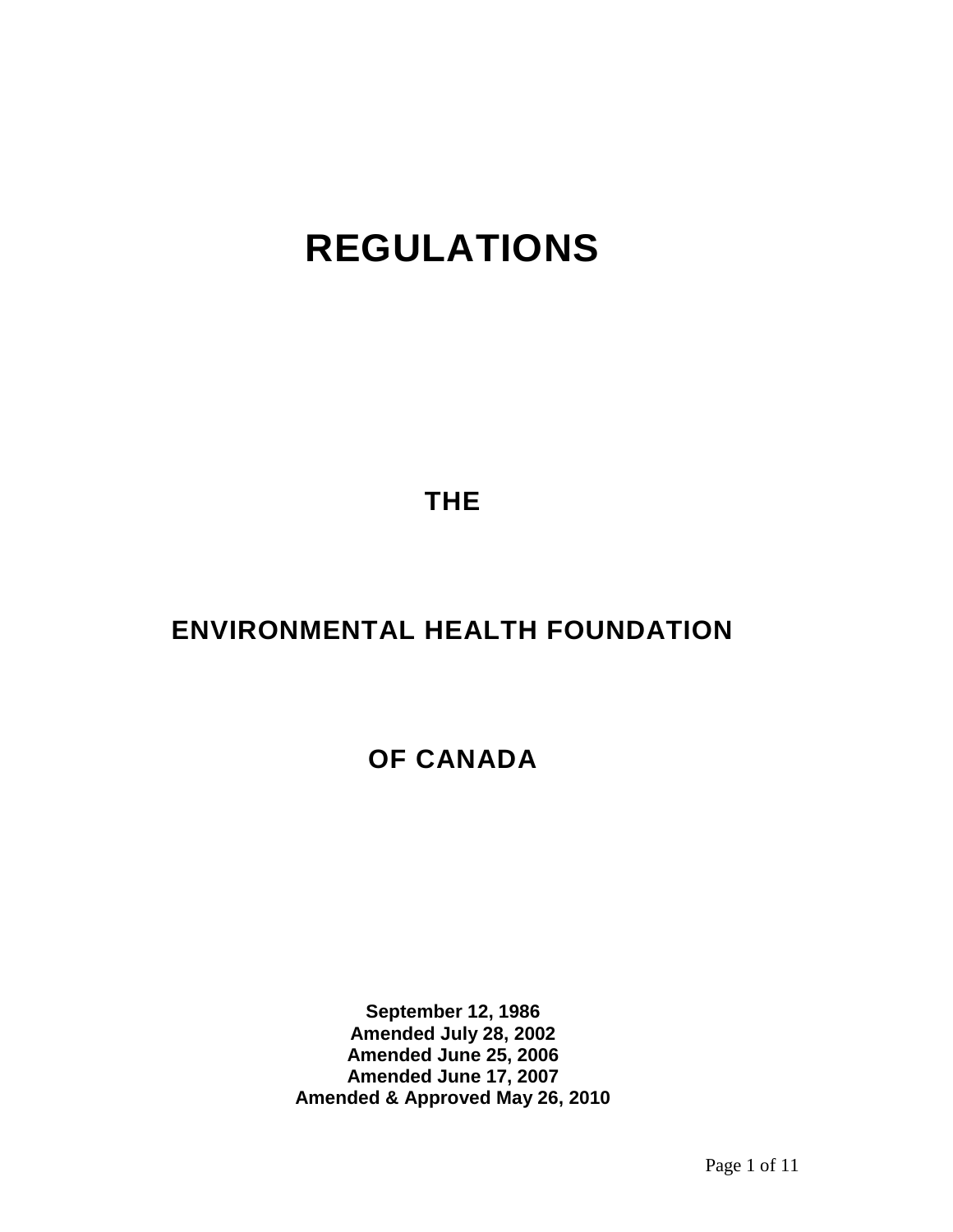### TABLE OF CONTENTS

### REGULATIONS OF THE ENVIRONMENTAL HEALTH FOUNDATION OF CANADA

# Section Subject

### Page

| 4              |
|----------------|
| $\overline{4}$ |
| $\overline{4}$ |
|                |
| -6             |
|                |
|                |
|                |
| 10             |
|                |
|                |
|                |
|                |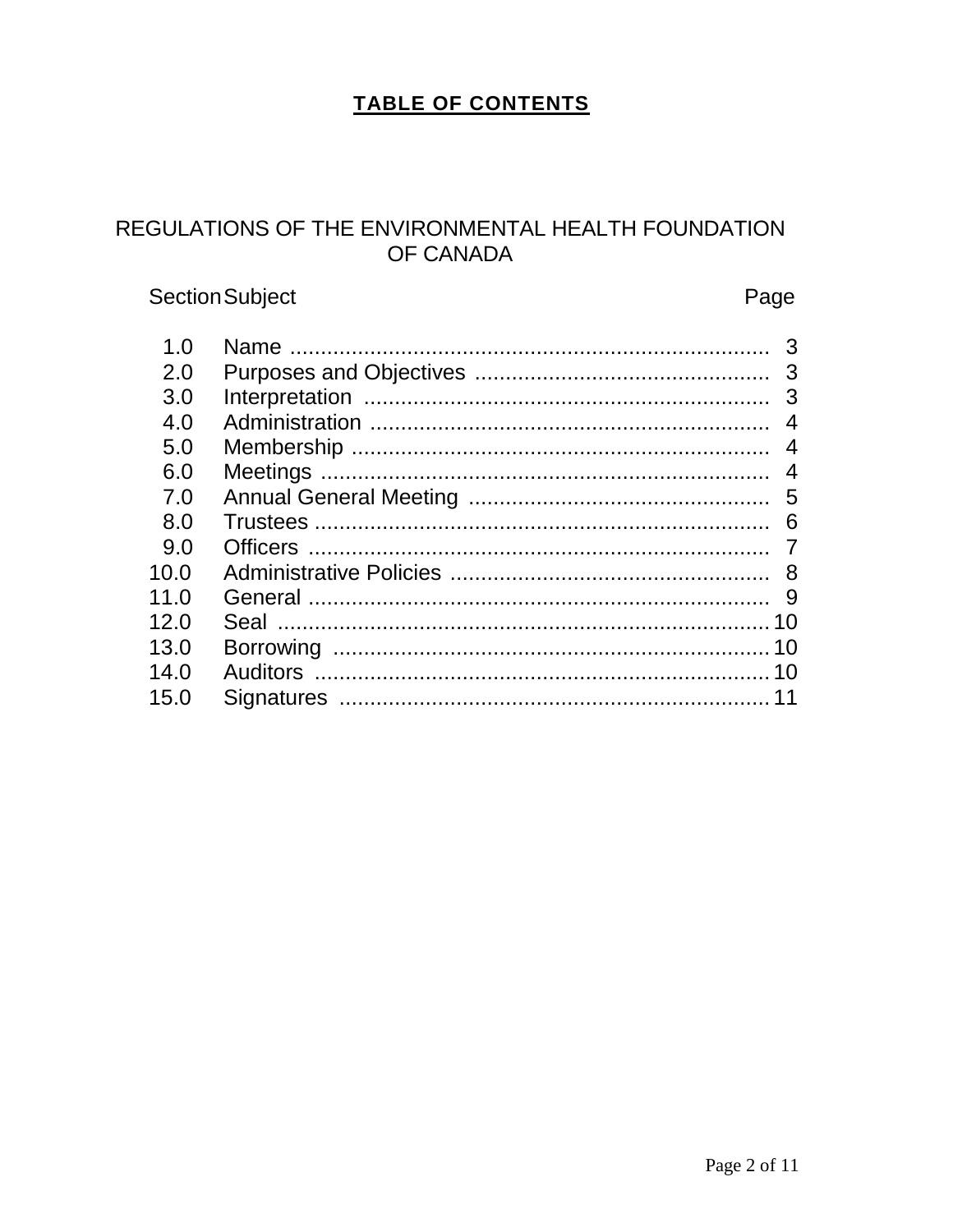#### **REGULATIONS OF THE ENVIRONMENTAL HEALTH FOUNDATION OF CANADA**

#### **1.0 Name**

1.1 The name of the charitable foundation shall be the "ENVIRONMENTAL HEALTH FOUNDATION OF CANADA".

#### **2.0 Purposes and Objectives**

- 2.1 The purposes of the Foundation are:
	- 2.1.1 To support the promotion of and research into the field of environmental health as it relates to the protection of the health of the public. This purpose will be pursued within Canada and internationally by working towards the following objectives:
		- 2.1.1.1 increasing public awareness of environmental health issues, concerns and hazards;
		- 2.1.1.2 encouraging and supporting persons in or entering into the field of environmental health through the issuance of bursaries and scholarships;
		- 2.1.1.3 supporting and/or providing educational programs in the field of environmental health;
		- 2.1.1.4 initiating and supporting research in the field of environmental health; and
		- 2.1.1.5 supporting the development and operation of national and international projects in the field of environmental health.
	- 2.1.2 To solicit or raise money, to receive, acquire and hold gifts, donations, legacies, bequests and endowments from all sources, including other charitable organizations, to be used solely in the furtherance of the aforesaid objectives.

#### **3.0 Interpretation**

- 3.1 In these Regulations*:* 
	- 3.1.1 "Administrative Policies" means the Administrative Policies approved by the Board of Trustees;
	- 3.1.2 "Board" or "Board of Trustees" means the Board of Trustees of the Environmental Health Foundation of Canada;
	- 3.1.3 "Branch" means a division of the Institute duly constituted under By-Law No. 4 of the Canadian Institute of Public Health Inspectors;
	- 3.1.4 "Executive Council" means the Executive Council of the Canadian Institute of Public Health Inspectors;
	- 3.1.5 "Foundation" means the Environmental Health Foundation of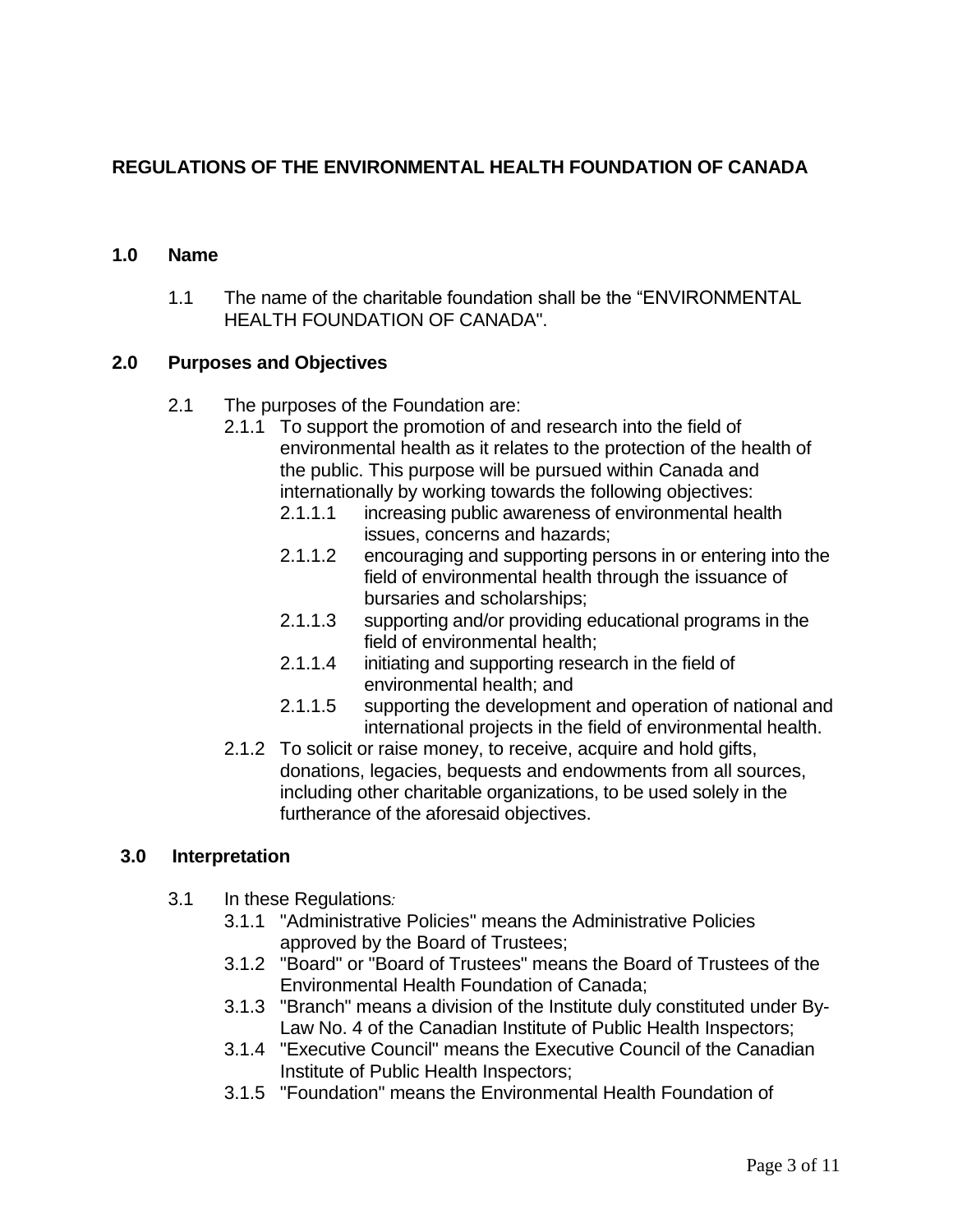Canada of the Canadian Institute of Public Health Inspectors;

- 3.1.6 "Institute" means the Canadian Institute of Public Health Inspectors;
- 3.1.7 "Regulations" mean the Regulations adopted by the Board of Trustees of the Environmental Health Foundation of Canada;
- 3.1.8 "Resolution" means a resolution passed by a simple majority of the votes cast by the Trustees present at a meeting of the Board;
- 3.1.9 "Special Resolution" means a resolution passed by a majority of not less than seventy-five percent (75%) of the votes cast by the Trustees present at a meeting of the Board. Fourteen (14) days notice must be given for such a special resolution specifying the purpose;

#### **4.0 Administration**

4.1 The regulations shall be administered by the Board, and all interpretations of the meaning and intent of any part of the regulations or related decisions shall be the responsibility of the Board.

#### **5.0 Membership**

- 5.1 Persons to be appointed should have a sincere interest in the field of environmental health as it relates to the protection of the health of the public.
- 5.2 The Board, in choosing members, should:
	- 5.2.1 make every attempt to ensure there is equitable representation from the following sections of society:
		- 5.2.1.1 industry,
		- 5.2.1.2 government,
		- 5.2.1.3 educational institutions, and
		- 5.2.1.4 the community-at-large.
	- 5.2.2 where possible, give consideration to representation from the regions of Canada.
- 5.3 The Executive Council shall appoint four (4) members of the Institute to the Board as prescribed hereafter:
	- 5.3.1 The President of the Institute,
	- 5.3.2 A President of a Branch of the Institute as chosen by a majority vote of all Branch Presidents,
	- 5.3.3 Two (2) members of the Institute at large who are Regular or Life members.

#### **6.0 Meetings**

6.1 On at least one occasion during the calendar year, the Trustees shall meet together at such places as they deem appropriate for the dispatch of business, adjourn and otherwise regulate their meetings and proceedings, as they see fit.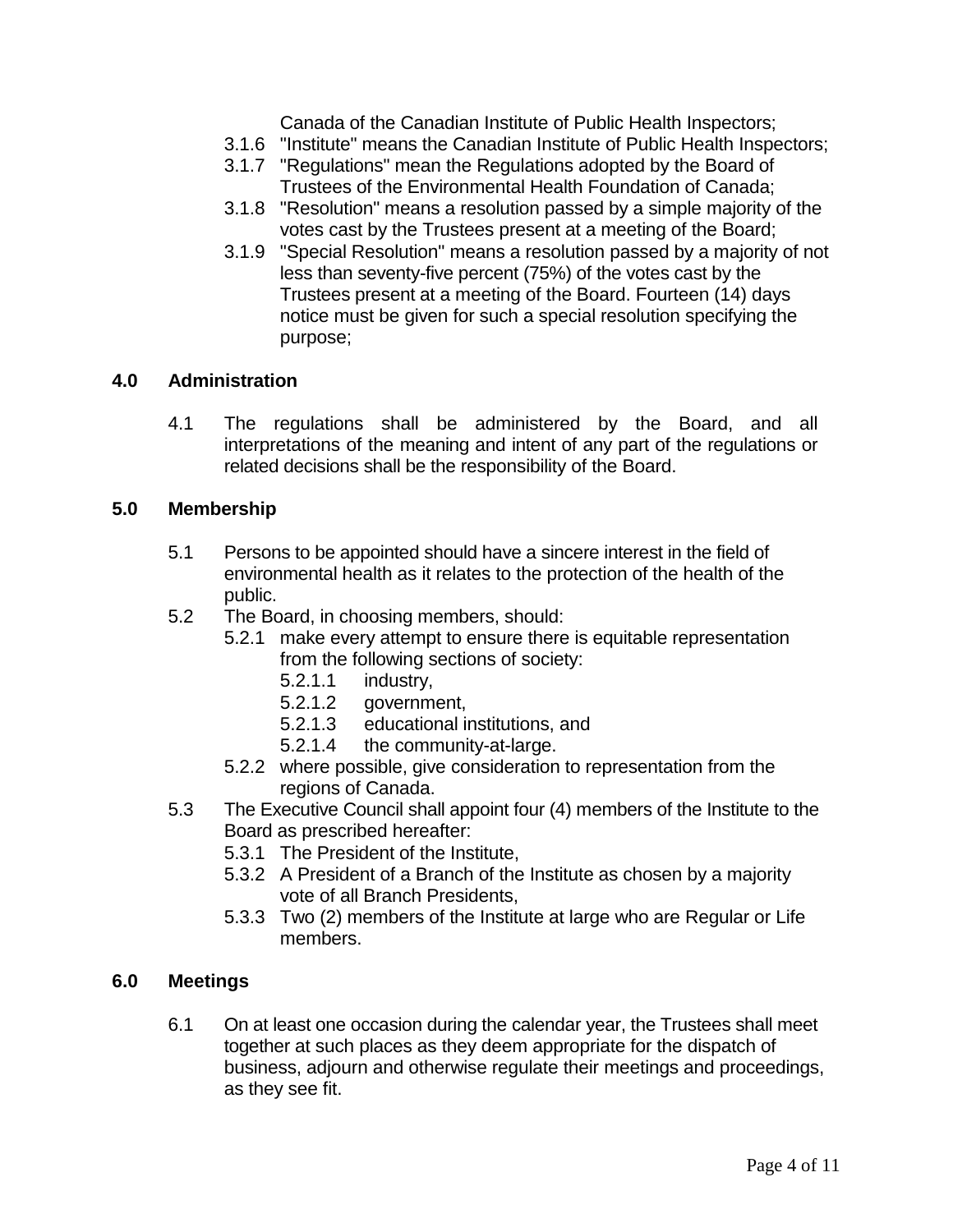- 6.2 Subject to subsection 6.9, meetings of the Board may take place by electronic means (e.g., web-casting) or by teleconference.
- 6.3 Robert's Rules of Order shall govern the proceedings at all meetings of the Foundation.
- 6.4 A meeting quorum shall consist of not less than forty percent (40%) of the appointed Trustees, two of whom must be appointees of the Executive Council of the Institute. When a "majority" of the appointed Trustees are not present at a meeting, no Administrative Policy nor Special Resolution shall be voted upon. *(percentage amended at the 2002 AGM)*
- 6.5 The Chair shall preside over meetings of the Trustees but if at any meeting the Chair is not present within 30 minutes after the time appointed for holding the meeting, the Vice-Chair shall preside over that meeting, but if neither is present the Trustees present may choose one of their number to chair the meeting.
- 6.6 In case of an equality of votes, the chair of the meeting shall have the casting vote. Declaration by the chair of the meeting that a resolution has been carried or lost and an entry to that effect in the minutes shall be prima facie evidence of the fact without proof of numerical proportion of the votes recorded in favour or against such resolution.
- 6.7 Questions arising at any meeting shall be decided by a majority of those Trustees present.
- 6.8 At the request of any three (3) Trustees, the Secretary shall convene a meeting of the Board.
- 6.9 Not less than fourteen (14) days' notice shall be given of all meetings and the Annual General Meeting of the Foundation, and such notice shall specify the place or electronic means, day and hour of the meeting. For the purpose of sending notice to any member for any meeting or otherwise, the address of any member shall be his last address recorded on the books of the Foundation.

### **7.0 Annual General Meeting**

- 7.1 The first Annual General Meeting of the Foundation shall be held not more than fifteen (15) months after the date of the inception of the Foundation and thereafter an Annual General Meeting shall be held at least once every calendar year and not more than fifteen (15) months after the holding of the preceding Annual General Meeting.
- 7.2 At the Annual General Meeting each year, the Trustees shall elect from amongst their number the Chair, Vice-Chair, Secretary and Treasurer for the Board who shall hold office until the conclusion of the Annual General Meeting the next year.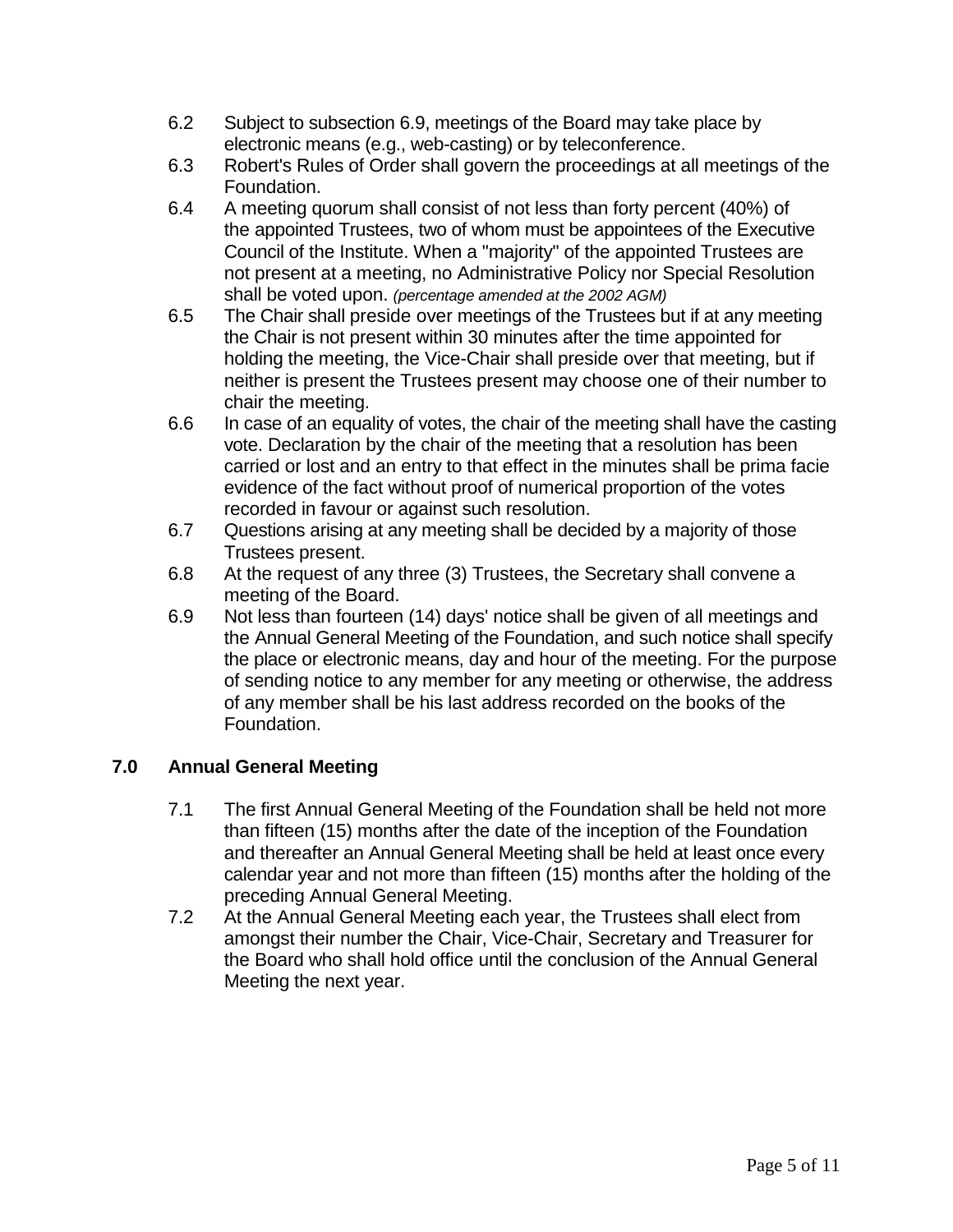- 7.3 The election of a new Chair for the Board of Trustees will result in the outgoing Chair becoming the immediate "Past Chair" who shall be an officer of the Board. The Past Chair shall hold office until a new Chair is elected or he/she resigns. In the event that the Past Chair has resigned, the Trustees may appoint a former Chair to serve as Past Chair for the remainder of the term of office.
- 7.4 The Board shall provide an Annual Report to the Annual General Meeting of the Foundation including an audited Financial Statement and Budget. Upon approval, a copy of these documents shall be provided to the Institute.

#### **8.0 Trustees**

- 8.1 The Trustees may exercise all such powers and do all such acts and things as the Foundation may exercise in the collection, holding and disbursement of funds for the operation and administration of a charitable foundation, as stated in the Purposes and Objectives, but subject nevertheless to the provisions of:
	- 8.1.1 all laws affecting the Foundation; and
	- 8.1.2 these Regulations.
- 8.2 The Board shall consist of a minimum of nine (9) members and a maximum of seventeen (17) members at any one time.
- 8.3 The initial Trustees of the Foundation shall be appointed by the Executive Council of the Institute and shall remain in office for a period of two (2) years from the date of their appointments.
- 8.4 With the exception of appointments by the Executive Council pursuant to Section 5.3, the Board of Trustees shall have the authority and responsibility to appoint or reappoint members to the Board once the initial appointments by the Institute have expired.
- 8.5 The term of office for all Trustees appointed by the Board shall be two (2) years from the date of the appointment.
- 8.6 Trustees shall be eligible for reappointment.
- 8.7 Trustees shall take office immediately upon appointment to the Board.
- 8.8 The Board of Trustees may, by resolution at any time and from time to time, appoint an Honorary Chair, for such term as the Trustees in their absolute discretion consider advisable and with such rights and privileges as they deem appropriate for the position. An Honorary Chair shall have the right to receive notice of and attend meetings but shall not have he right to vote.
- 8.9 The Board of Trustees may, by approval of a special resolution, remove a Trustee before the expiration of his term of office for conduct unbecoming a member of the Board.
- 8.10 Any vacancy occurring in the Board may be filled by the Trustees. The Trustees shall also have power at any time and from time to time to appoint any suitable person or persons to the Board of Trustees, but not so that the number of Trustees exceeds seventeen (17).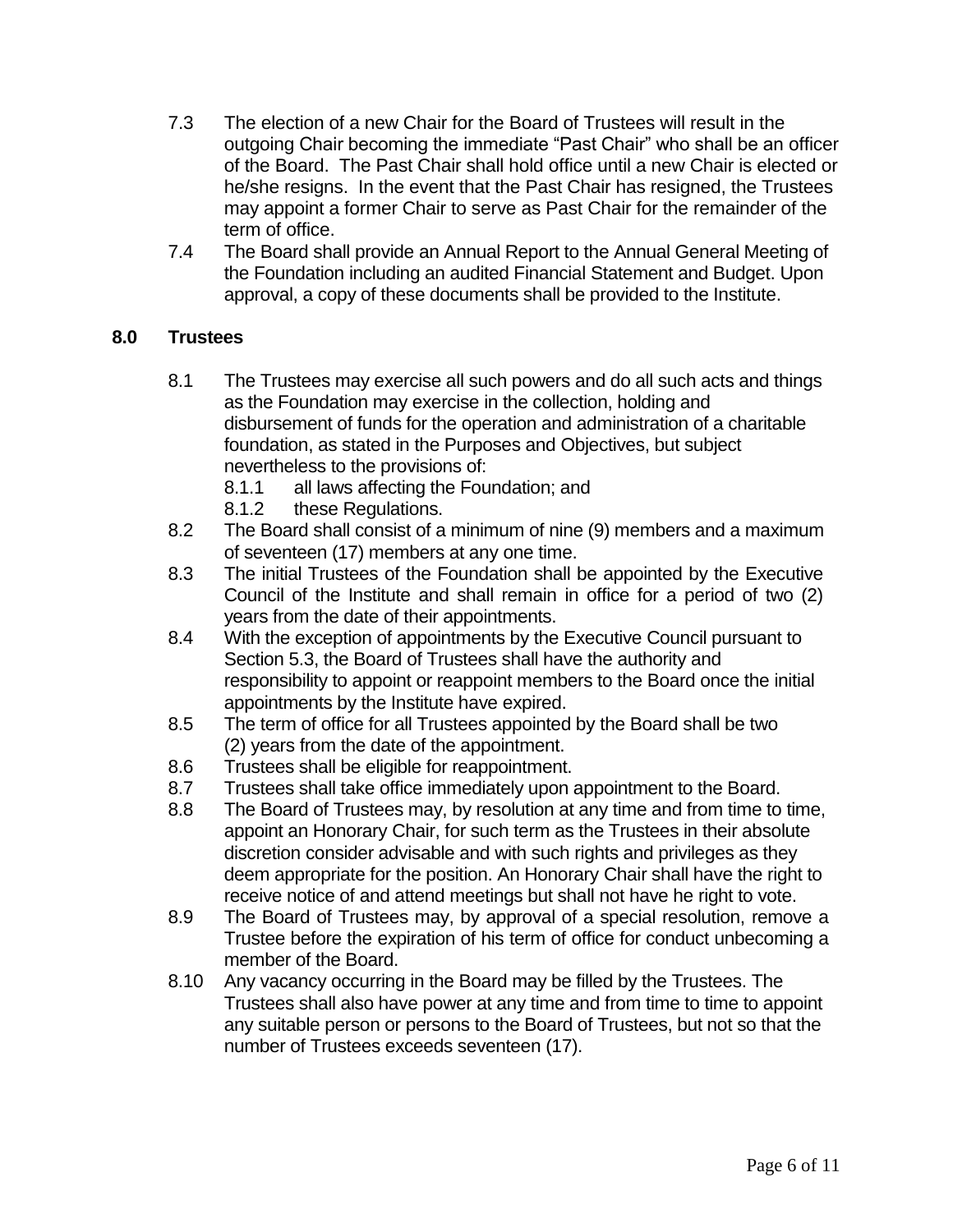- 8.11 A Trustee shall cease to be a member of the Board:
	- 8.11.1 by delivering his resignation in writing to the secretary of the Foundation or by mailing or delivering it to the address of the Foundation; or
	- 8.11.2 on his death; or
	- 8.11.3 on being removed; or
	- 8.11.4 on having been absent for four (4) consecutive meetings of the Board.
- 8.12 No profit, dividend, gain, material benefit or advantage shall arise or accrue to any Trustee by reason of his membership on the Board. Further, no Trustee shall be remunerated for being or acting as a member of the Board. A Trustee may however, be reimbursed for all expenses necessarily and reasonably incurred by him while engaged in the affairs of the Foundation subject to the requirements outlined in the Administrative Policies and particularly Policy #2 - Financial Policies
- 8.13 No act or proceeding of the Board of Trustees is invalid only by reason of there being less than the prescribed number of Trustees in office.
- 8.14 The Board of Trustees shall, by approval of a special resolution, have the authority to amend their Regulations by a majority vote of the members of the Board. Any such amendment to the Regulations shall be subject to ratification by the Executive Council before coming into force.
- 8.15 No action taken by the Institute amending its Constitution or By-Laws shall invalidate an act of the Board of Trustees.
- 8.16 Every Trustee shall comply with these Regulations.

#### **9.0 Officers**

9.1 There shall be the following officers of the Board:

Chair Vice-Chair **Secretary Treasurer** Past Chair

- 9.2 The Board may appoint or elect such other Officers as it deems necessary from time to time.
- 9.3 Where, for any reason, a vacancy occurs among the officers of the Board, the Board shall appoint a suitable person to complete the term of office.
- 9.4 The Board of Trustees may from time to time appoint such agents and authorize the employment of such other persons as it deems necessary to carry out the objectives of the Foundation and such agents or employees shall have such authority and shall perform such duties as may be prescribed by the Board.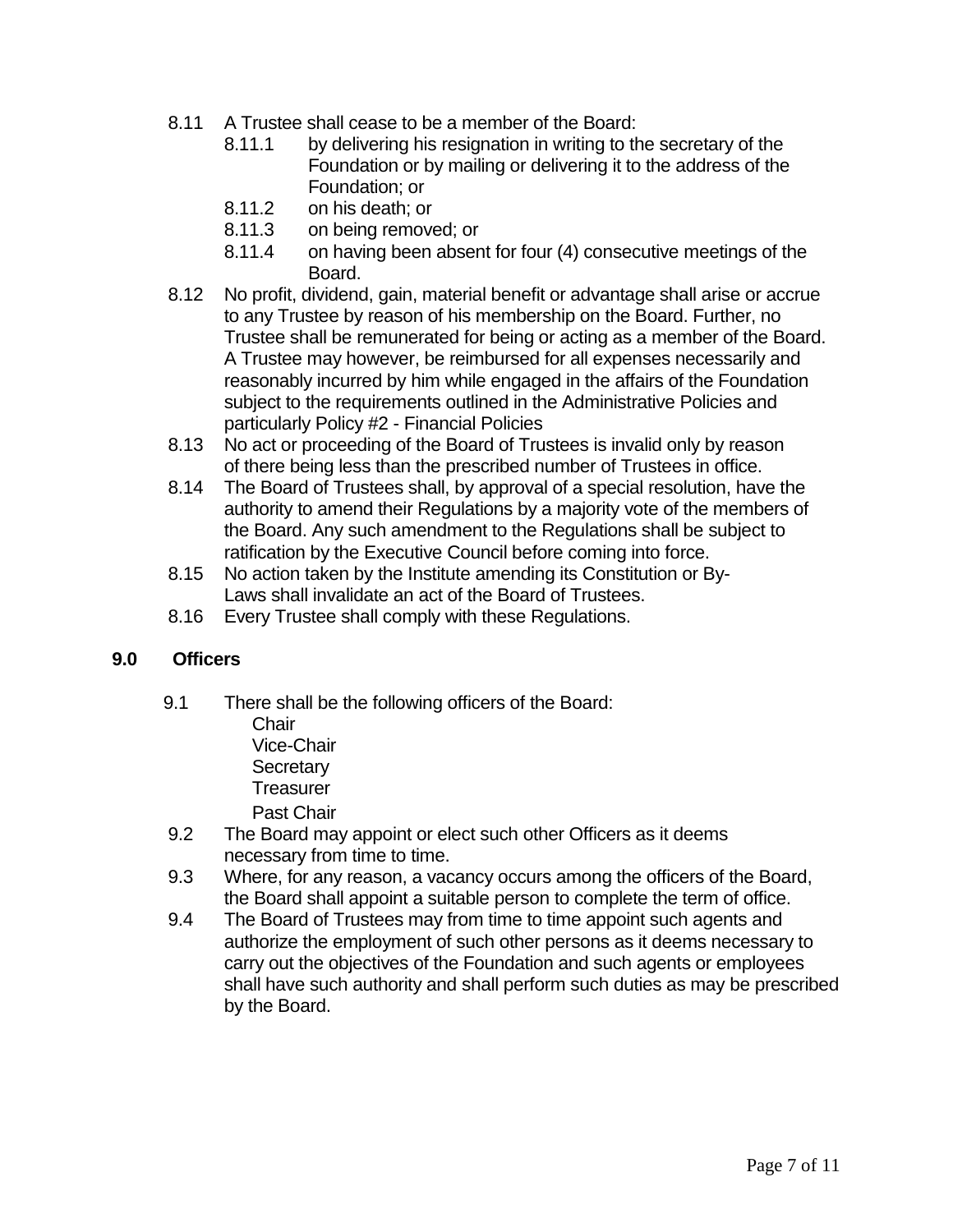- 9.5 The Chair of the Board shall:
	- 9.5.1 be responsible for calling meetings and shall preside at all meetings of the Board at which he is in attendance; and
	- 9.5.2 carry out such other duties as may be assigned to him by the Board.
- 9.6 The Vice-Chair shall, in the absence of the Chair or in the case of his inability to act, carry out all the duties and assume all the responsibilities of the Chair.
- 9.7 The Secretary shall:
	- 9.7.1 cause notice to be given of all meetings;
	- 9.7.2 cause accurate minutes to be kept of all meetings of the Foundation;
	- 9.7.3 be responsible for the custody of all official documents of the Board;
	- 9.7.4 cause all correspondence to be attended to; and
	- 9.7.5 perform such other duties as ordinarily pertain to his office.
- 9.8 The Treasurer shall:
	- 9.8.1 be responsible for the custody of the funds of the Foundation and depositing the same in the name of the Foundation in accordance with the instructions of the Board and shall keep proper books containing accurate accounts of all receipts and disbursements; and
	- 9.8.2 perform all other duties as may be assigned to him by the Board.
- 9.9 The Past Chair shall:
	- 9.9.1 seek nominations to the Board of Trustees,
	- 9.9.2 provide nominees with information on the duties and responsibilities of Trustees.
	- 9.9.3 perform such other duties as may be assigned by the Board.
- 9.10 The signing officers of the Foundation shall be the Chair, Vice-Chair, Past Chair and Treasurer or any two (2) of them*.*

#### **10.0 Administrative Policies**

- 10.1 The Board shall, by a majority vote of members, have the authority to enact Administrative Policies pursuant to the Regulations, Purposes and Objectives of the Foundation. These policies shall include all aspects of but shall not be limited to the following matters:
	- 10.1.1 rules of order;
	- 10.1.2 the conduct of meetings and business of the Board;
	- 10.1.3 the collecting, soliciting or raising of funds as well as the holding and disbursement of funds;
	- 10.1.4 the incurring and remuneration of expenses;
	- 10.1.5 the issuance of bursaries and scholarships in the field of environmental health; including where applicable, the size of grants, eligibility criteria, application procedures, frequency of issuance and number issued;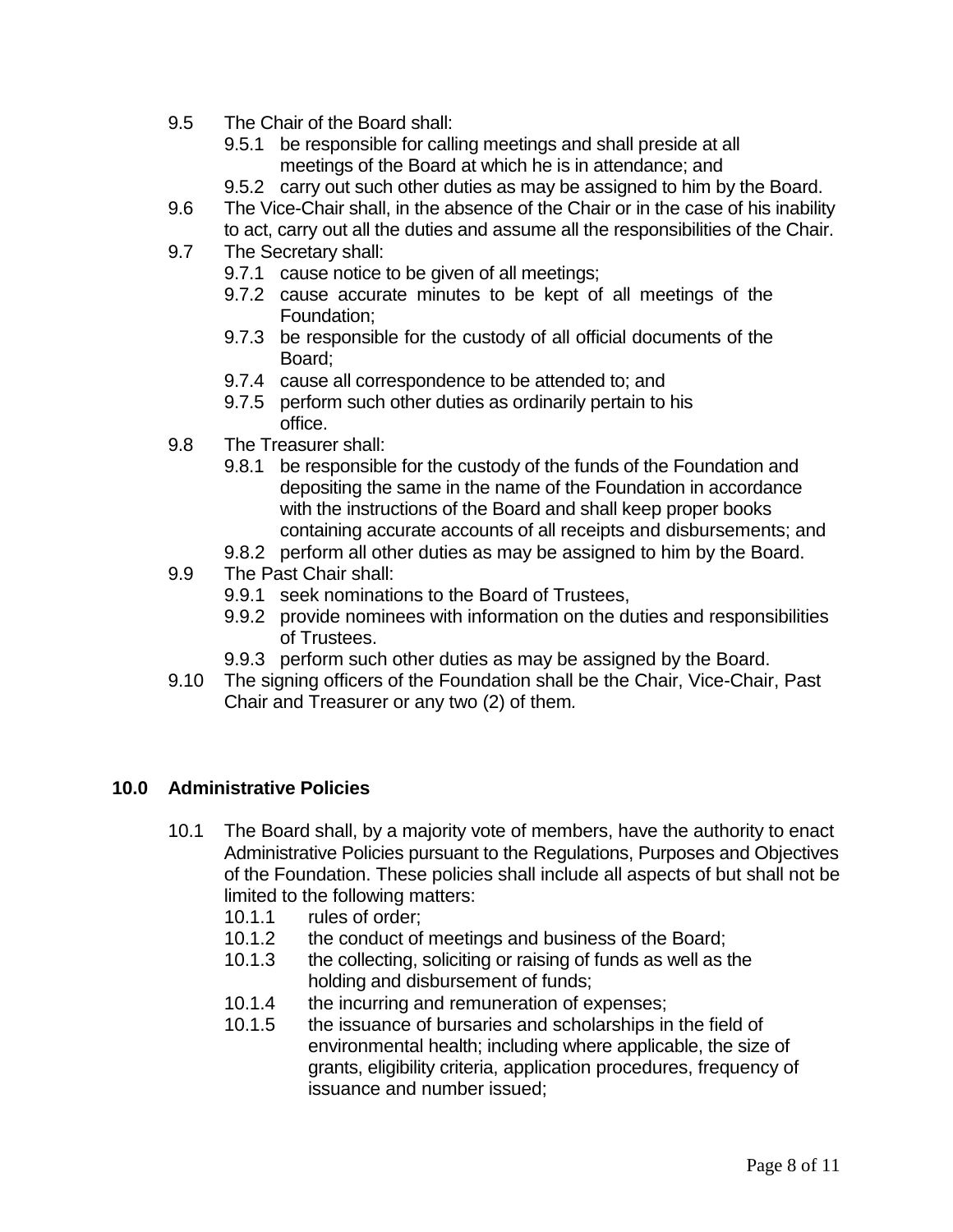- 10.1.6 the funding of research projects in the field of environmental health; including where applicable, terms and conditions, eligibility criteria, size of grants, frequency of issuance, application procedures and number issued;
- 10.1.7 the funding of national and international projects in the field of environmental health; including where applicable, the size and cost of projects, eligibility criteria, application procedures, number of projects to be considered and joint funding with other agencies;
- 10.1.8 the funding of education programs in the field of environmental health; including where applicable, types of programs, where they are to be offered and to whom, program content, duration, size and number of programs;
- 10.1.9 the funding of programs directed to increase the public awareness of environmental health issues, concerns and hazards; including where applicable, content and duration of programs, scope, location proposed, cost, relevancy, application procedures, number and timing of projects to be considered; and
- 10.2 Every Administrative Policy established pursuant to these Regulations shall come into effect immediately upon approval unless otherwise stated in the Administrative Policy.
- 10.3 A copy of every Administrative Policy which is established or amended by the Board shall be forwarded to the Executive Council for their information.
- 10.4 Any Administrative Policy or portion thereof which is contrary to any portion of These Regulations shall have no force or effect.

### **11.0 General**

- 11.1 Voting at in-person meetings of the Board shall be by show of hands unless the use of a secret ballot is directed by the chair of the meeting or requested by a Trustee. Voting in teleconference meetings shall be signified by the oral statement "Aye" or "Nay". Voting at electronic meetings shall be by an appropriate electronic means.
- 11.2 Voting by proxy is not permitted.
- 11.3 Words importing the singular include the plural and vice versa; and words importing a male person include a female person and a corporation.
- 11.4 The Foundation is charitable in nature and acknowledges that all investments and property thereof, including the income therefrom, is and will be held in trust pursuant to the Regulations of the Foundation to further the objects of the Foundation. No part of the income of The Environmental Health Foundation of Canada shall be payable to, or shall be otherwise available for, the personal benefit of any Trustee or settlor thereof. This provision is unalterable.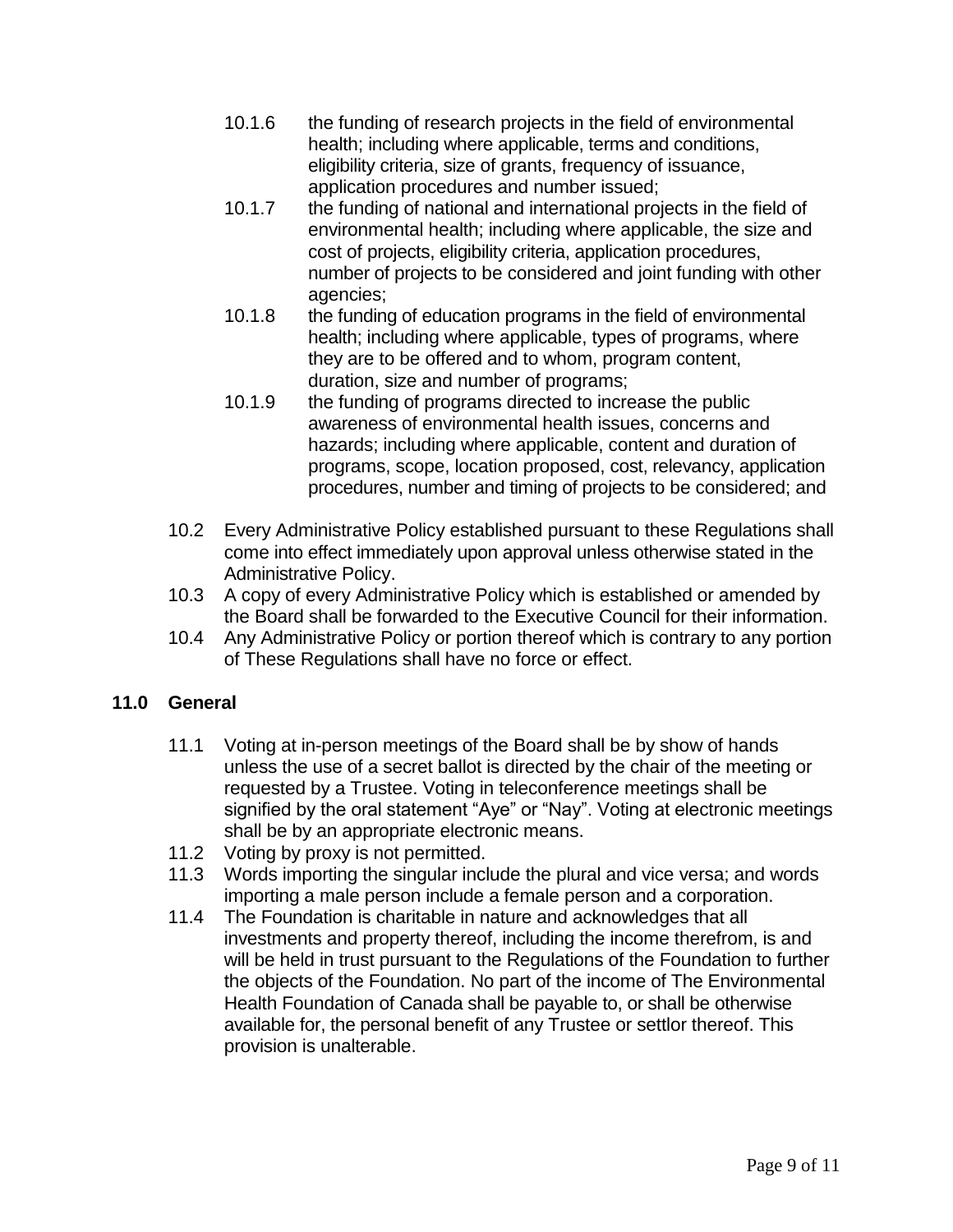- 11.5 In the event that the Foundation is dissolved or ceases operation, all remaining assets, after payment of liabilities, shall be distributed to other Canadian registered charitable organizations as the Board of Trustees of the Foundation may designate. This provision is unalterable.
- 11.6 In the event that the President of the Institute and/or the Branch President appointed to the Board are unable to attend a meeting of the Board:
	- 11.6.1 the Executive Council shall appoint official delegates to replace the President and/or the appointed Branch President;
	- 11.62 notice of such appointments(s) shall be provided to the Secretary of the Board of Trustees prior to the commencement of the meeting, and
	- 11.6.3 the official delegate(s) shall enjoy, for said meetings(s), the rights and privileges of a regularly appointed Trustee.

#### **12.0 Seal**

- 12.1 The Trustees may provide a common seal for the Foundation and they shall have power to alter or to destroy it and substitute a new seal in its place.
- 12.2 The common seal shall be affixed only when authorized by a resolution of the Trustees and then only in the presence of the persons prescribed, being any two of the following officers: the Chair, the Vice-Chair, the Past Chair, or the Secretary.

#### **13.0 Borrowing**

13.1 In order to carry out the purposes of the Foundation the Trustees may, on behalf of and in the name of the Foundation, raise or secure the payment or repayment of money in such manner as they decide.

#### **14.0 Auditors**

- 14.1 The first Auditor shall be appointed by the Trustees at their second meeting after the inception of the Foundation. The Board shall fill any vacancy of auditor thereafter.
- 14.2 At the Annual General Meeting each year the Foundation shall appoint an auditor to hold office until he is reappointed or his successor is appointed at the Annual General Meeting the following year.
- 14.3 An auditor may be removed by a special resolution provided that the Trustees shall immediately thereafter appoint a new auditor. The auditor shall be informed forthwith in writing of such appointment or removal.
- 14.4 No Trustee and no employee of the Foundation shall be auditor.
- 14.5 The auditor shall be supplied with a copy of the financial reports and it shall be his duty to examine such reports with the accounts and vouchers relating thereto.